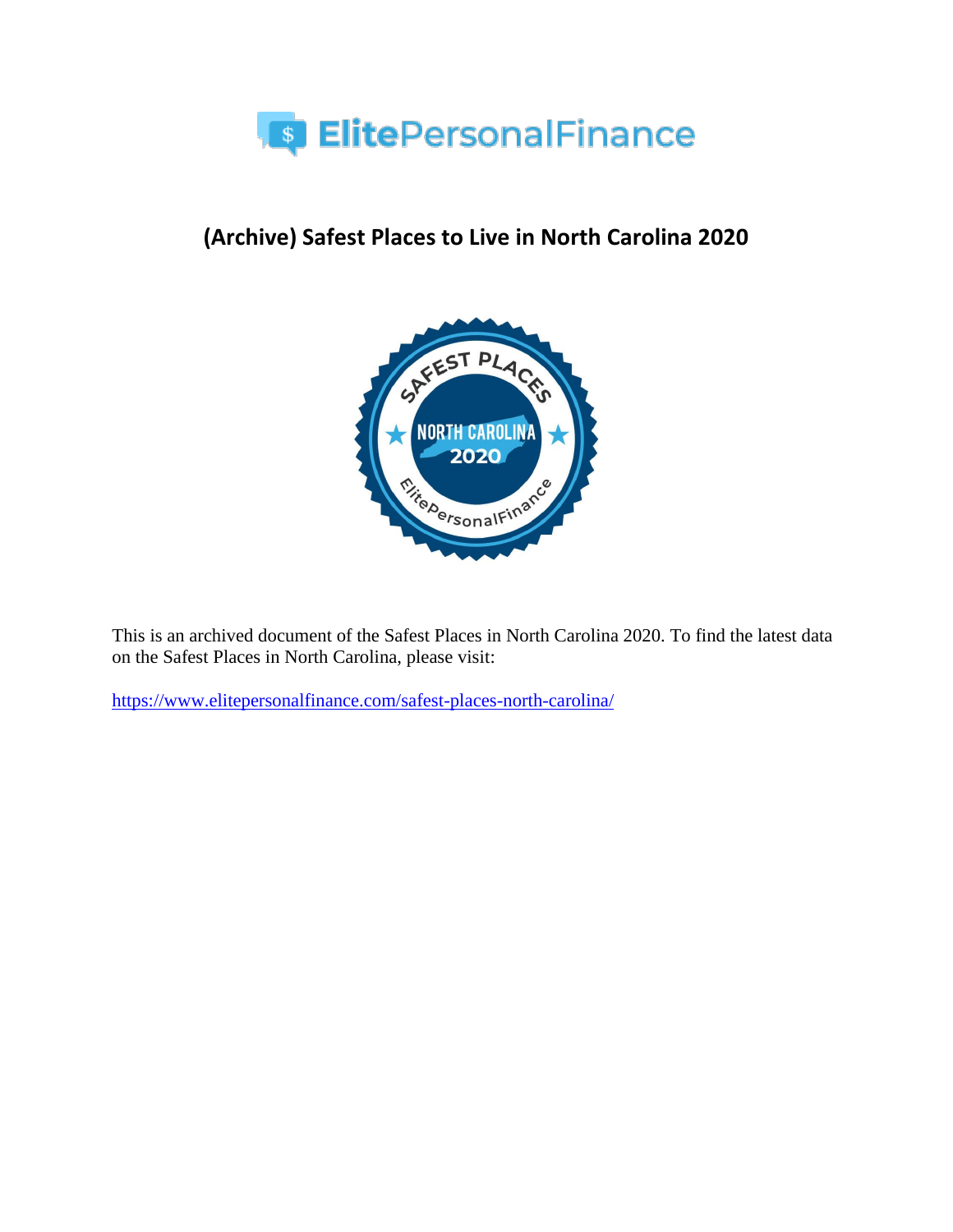### **30 Safest Places in North Carolina 2020**

|                | Rank City              |         | Population Total Number of Crimes Crime Score |      |
|----------------|------------------------|---------|-----------------------------------------------|------|
| $\mathbf{1}$   | <b>Trent Woods</b>     | 4,192   | 0                                             | 0.00 |
| $\overline{2}$ | Rutherfordton          | 4,173   | 0                                             | 0.00 |
| 3              | Whispering Pines 3,187 |         | 0                                             | 0.00 |
| 4              | <b>Holly Springs</b>   | 32,862  | 9                                             | 0.27 |
| 5              | Elon                   | 10,150  | 3                                             | 0.30 |
| 6              | Pinehurst              | 15,948  | 6                                             | 0.38 |
| 7              | Davidson               | 12,469  | 9                                             | 0.72 |
| 8              | Apex                   | 47,324  | 40                                            | 0.85 |
| 9              | Rolesville             | 6,962   | 6                                             | 0.86 |
| 10             | <b>Stallings</b>       | 15,569  | 14                                            | 0.90 |
| 11             | Fletcher               | 7,660   | 7                                             | 0.91 |
| 12             | Cary                   | 164,835 | 151                                           | 0.92 |
| 13             | Weaverville            | 3,988   | 4                                             | 1.00 |
| 14             | <b>Granite Falls</b>   | 4,651   | 5                                             | 1.08 |
| 15             | Fuquay-Varina          | 25,249  | 28                                            | 1.11 |
| 16             | Huntersville           | 53,932  | 63                                            | 1.17 |
| 17             | Maiden                 | 3,379   | 4                                             | 1.18 |
| 18             | Burgaw                 | 4,147   | 5                                             | 1.21 |
| 19             | Woodfin                | 6,411   | 8                                             | 1.25 |
| 20             | <b>Wake Forest</b>     | 39,996  | 54                                            | 1.35 |
| 21             | Mint Hill              | 26,221  | 36                                            | 1.37 |
| 22             | Leland                 | 18,842  | 26                                            | 1.38 |
| 23             | Concord                | 89,446  | 124                                           | 1.39 |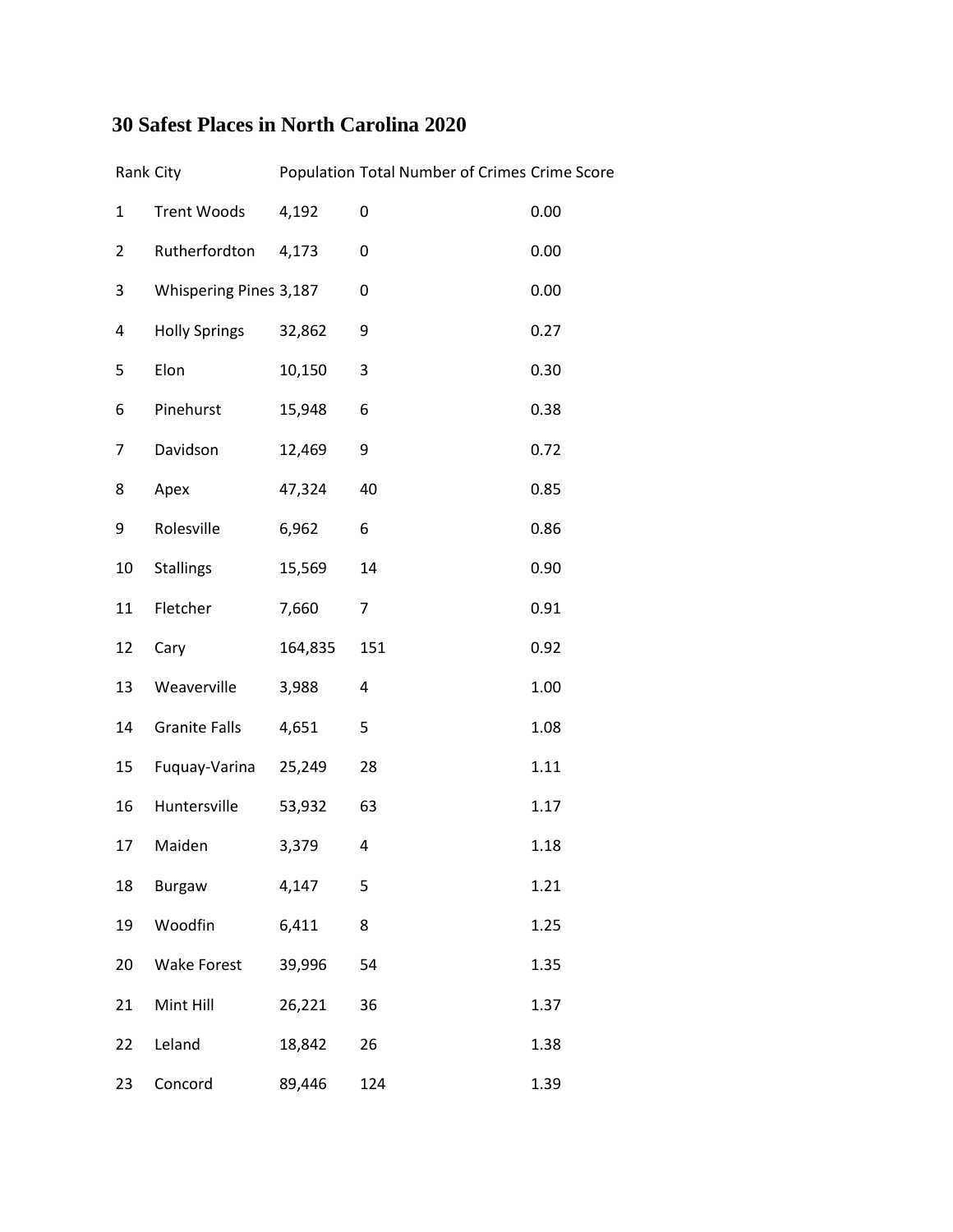| 24 | Waxhaw                | 14,367 | 20 | 1.39 |
|----|-----------------------|--------|----|------|
| 25 | Clayton               | 19,968 | 28 | 1.40 |
| 26 | Knightdale            | 14,875 | 21 | 1.41 |
| 27 | <b>Black Mountain</b> | 8,368  | 12 | 1.43 |
| 28 | Newport               | 4,841  | 7  | 1.45 |
| 29 | <b>Matthews</b>       | 31,401 | 46 | 1.46 |
| 30 | Creedmoor             | 4.487  | 7  | 1.56 |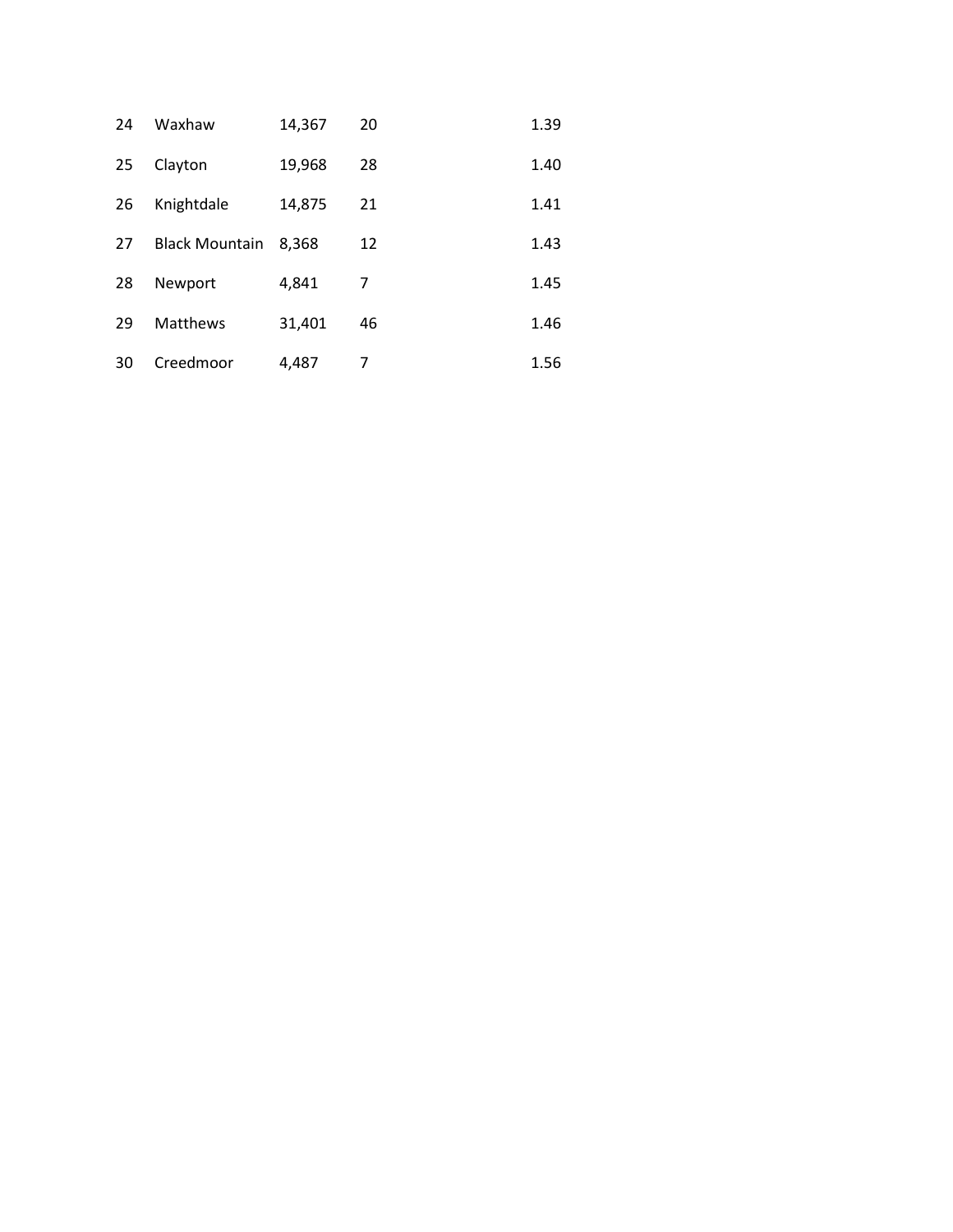## **Under 3,000 Residents**

|                | Rank City              |       | Population Total Number of Crimes Crime Score |      |
|----------------|------------------------|-------|-----------------------------------------------|------|
| $\mathbf{1}$   | Laurel Park            | 2,341 | 0                                             | 0.00 |
| $\overline{2}$ | Drexel                 | 1,864 | 0                                             | 0.00 |
| 3              | Richlands              | 1,720 | 0                                             | 0.00 |
| 4              | Jefferson              | 1,605 | 0                                             | 0.00 |
| 5              | Manteo                 | 1,401 | 0                                             | 0.00 |
| 6              | Newland                | 684   | 0                                             | 0.00 |
| 7              | <b>Duck</b>            | 386   | 0                                             | 0.00 |
| 8              | <b>Holly Ridge</b>     | 2,300 | $\mathbf 1$                                   | 0.43 |
| 9              | Pine Level             | 1,893 | $\mathbf{1}$                                  | 0.53 |
| 10             | Dobson                 | 1,570 | $\mathbf 1$                                   | 0.64 |
| 11             | Pinebluff              | 1,467 | $\mathbf{1}$                                  | 0.68 |
| 12             | <b>Biltmore Forest</b> | 1,461 | $\mathbf{1}$                                  | 0.68 |
| 13             | Pine Knoll Shores      | 1,368 | $\mathbf{1}$                                  | 0.73 |
| 14             | Youngsville            | 1,228 | $\mathbf{1}$                                  | 0.81 |
| 15             | Rockwell               | 2,148 | $\overline{2}$                                | 0.93 |
| 16             | Columbus               | 994   | $\mathbf{1}$                                  | 1.01 |
| 17             | Highlands              | 939   | $\mathbf{1}$                                  | 1.06 |
| 18             | Lake Royale            | 2,670 | 3                                             | 1.12 |
| 19             | Star                   | 874   | $\mathbf{1}$                                  | 1.14 |
| 20             | Rose Hill              | 1,672 | 2                                             | 1.20 |
| 21             | Carthage               | 2,416 | 3                                             | 1.24 |
| 22             | Surf City              | 2,256 | 3                                             | 1.33 |
| 23             | Pilot Mountain         | 1,462 | $\overline{2}$                                | 1.37 |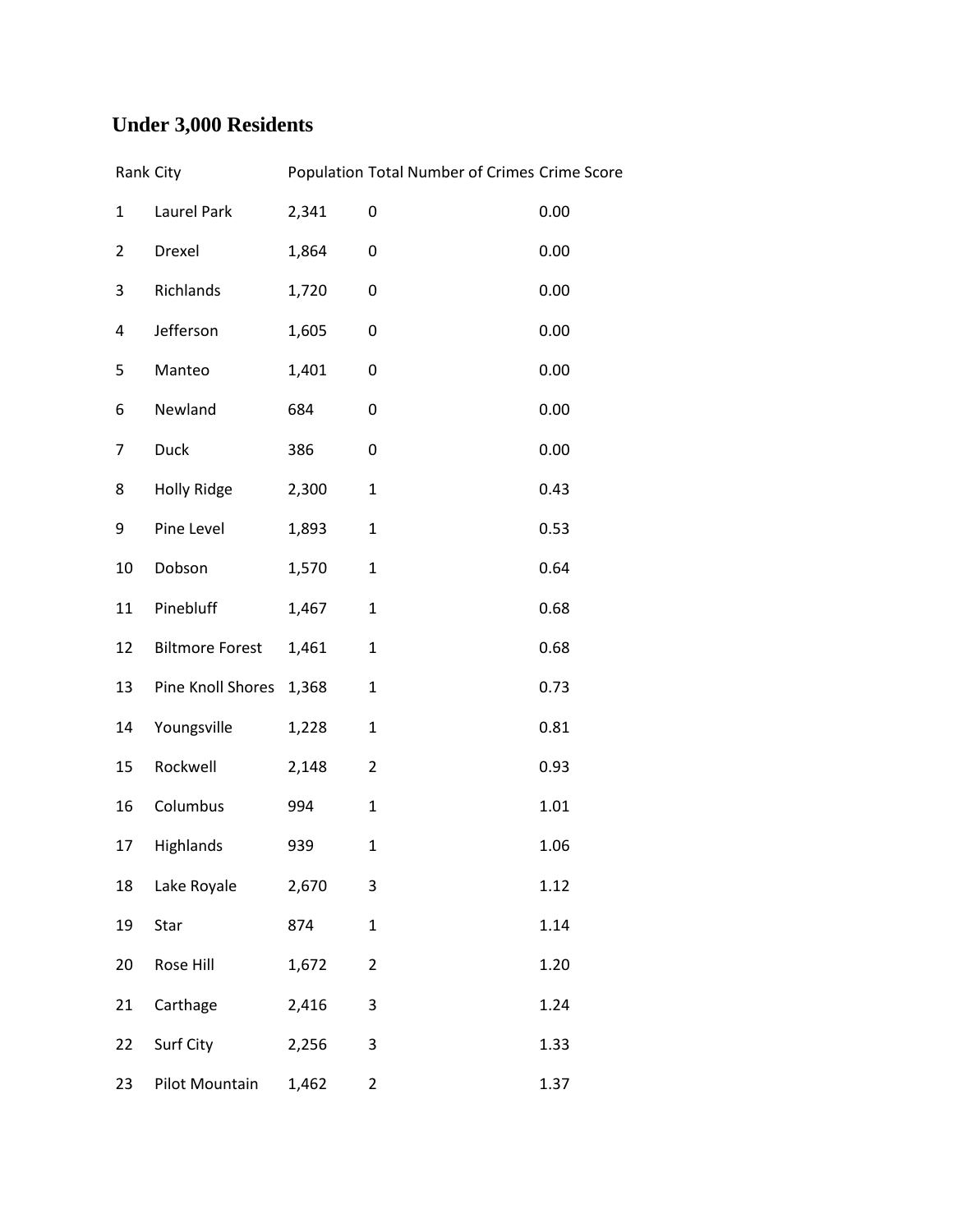| 24 | <b>Blowing Rock</b>      | 1,303 | $\overline{2}$ | 1.53 |
|----|--------------------------|-------|----------------|------|
| 25 | <b>Banner Elk</b>        | 1,163 | $\overline{2}$ | 1.72 |
| 26 | <b>Bailey</b>            | 564   | 1              | 1.77 |
| 27 | <b>Biscoe</b>            | 1,689 | 3              | 1.78 |
| 28 | Belhaven                 | 1,586 | 3              | 1.89 |
| 29 | Snow Hill                | 1,570 | 3              | 1.91 |
| 30 | Cape Carteret            | 2,080 | 4              | 1.92 |
| 31 | Warrenton                | 861   | $\overline{2}$ | 2.32 |
| 32 | Troutman                 | 2,576 | 6              | 2.33 |
| 33 | St. Pauls                | 2,422 | 6              | 2.48 |
| 34 | Maxton                   | 2,454 | $\overline{7}$ | 2.85 |
| 35 | Beech Mountain           | 320   | $\mathbf{1}$   | 3.13 |
| 36 | Sylva                    | 2,623 | 10             | 3.81 |
| 37 | West Jefferson           | 1,309 | 5              | 3.82 |
| 38 | White Lake               | 778   | 3              | 3.86 |
| 39 | Maysville                | 1,003 | 4              | 3.99 |
| 40 | Clyde                    | 1,247 | 5              | 4.01 |
| 41 | Mayodan                  | 2,469 | 11             | 4.46 |
| 42 | Nags Head                | 2,938 | 14             | 4.77 |
| 43 | Wrightsville Beach 2,581 |       | 13             | 5.04 |
| 44 | <b>Haw River</b>         | 2,420 | 13             | 5.37 |
| 45 | Yadkinville              | 2,918 | 16             | 5.48 |
| 46 | Kenansville              | 872   | 5              | 5.73 |
| 47 | Claremont                | 1,368 | 8              | 5.85 |
| 48 | Marshville               | 2,684 | 20             | 7.45 |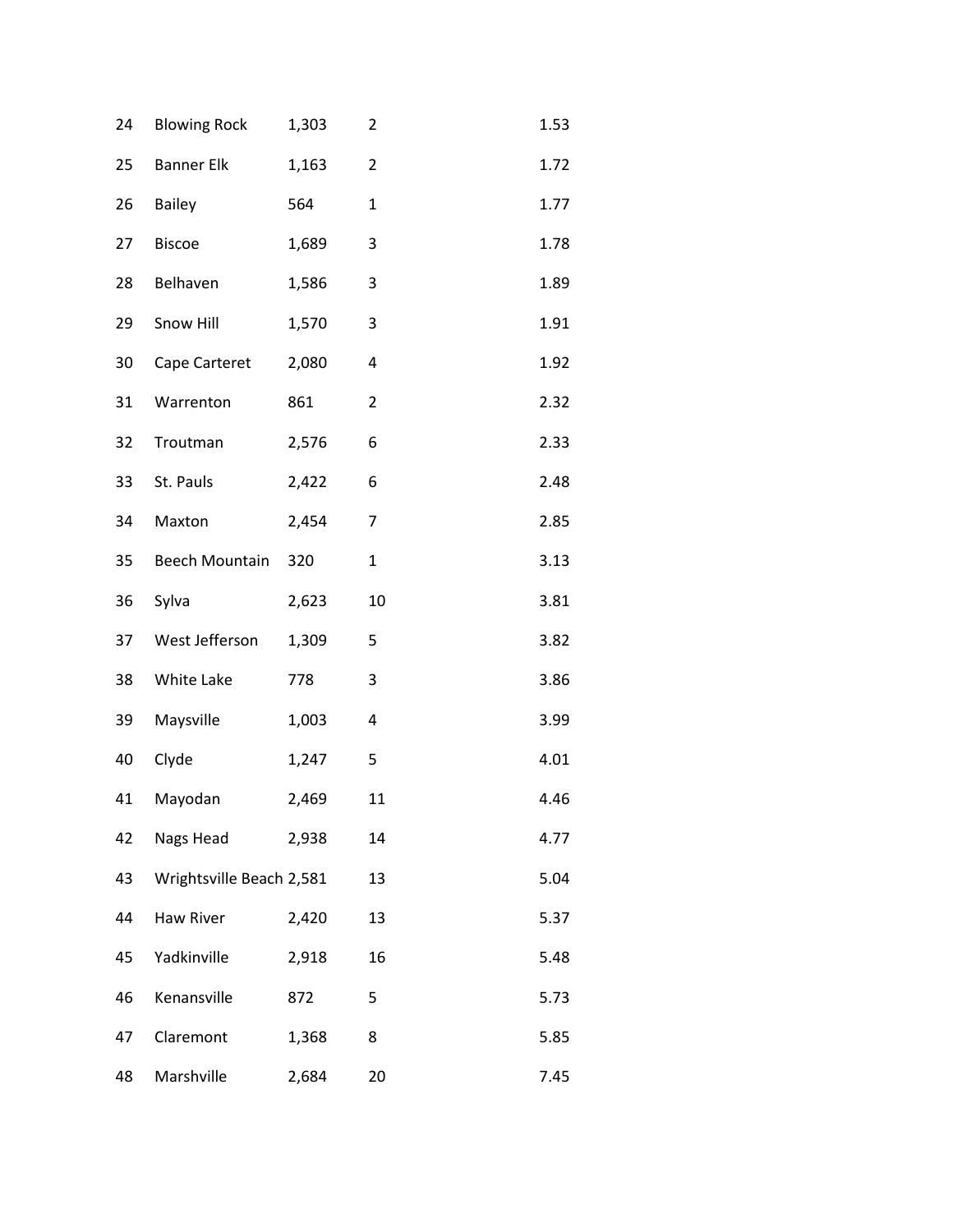| 49 | Robersonville         | 1,412 | 11 | 7.79  |
|----|-----------------------|-------|----|-------|
| 50 | Murphy                | 1,613 | 15 | 9.30  |
| 51 | <b>Atlantic Beach</b> | 1,503 | 14 | 9.31  |
| 52 | Fairmont              | 2,703 | 31 | 11.47 |
| 53 | Weldon                | 1,574 | 20 | 12.71 |
| 54 | Rowland               | 1,052 | 16 | 15.21 |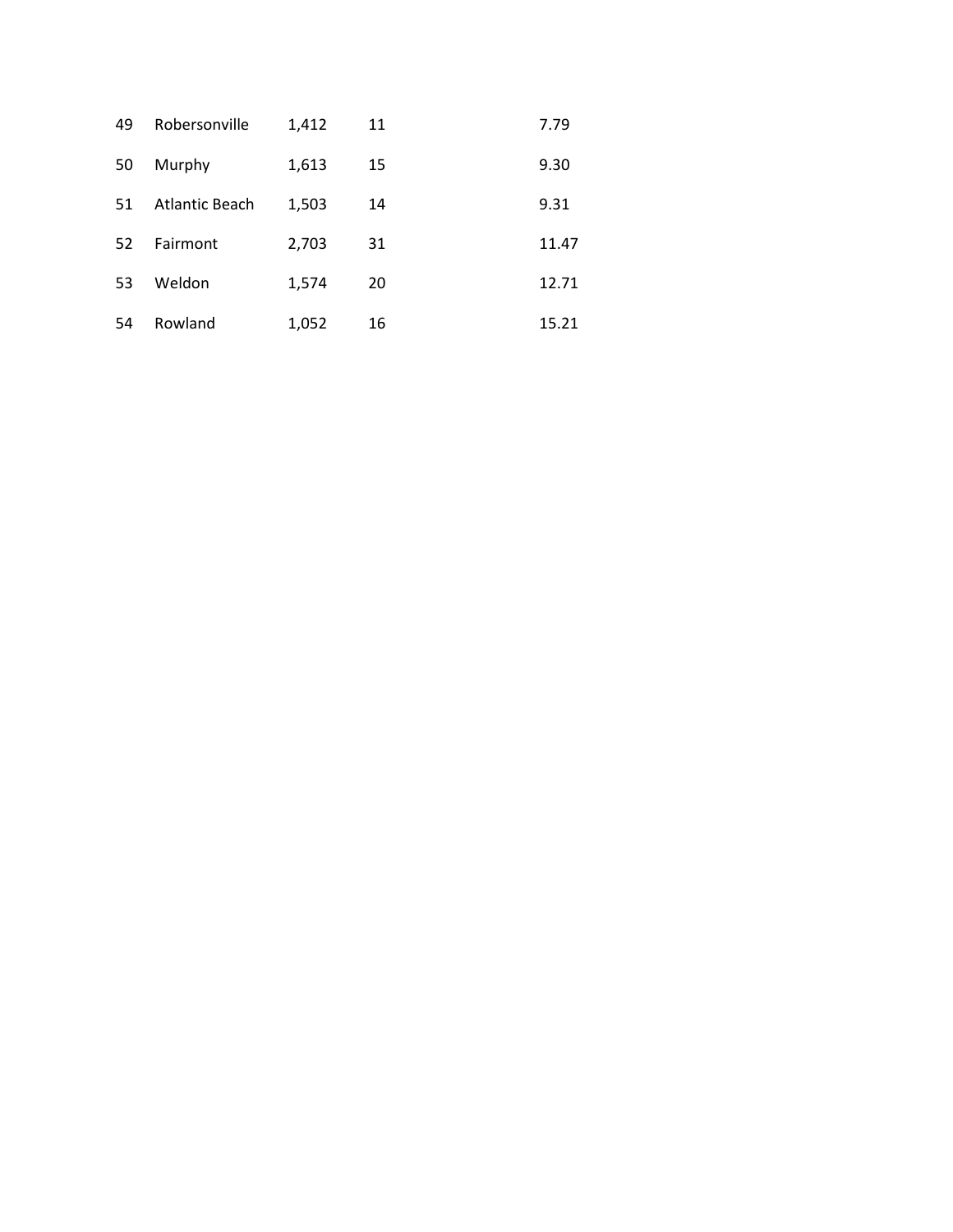## **3,000 – 10,000 Residents**

|                | Rank City                  |       | Population Total Number of Crimes Crime Score |      |
|----------------|----------------------------|-------|-----------------------------------------------|------|
| $\mathbf{1}$   | <b>Trent Woods</b>         | 4,192 | 0                                             | 0.00 |
| $\overline{2}$ | Rutherfordton              | 4,173 | 0                                             | 0.00 |
| 3              | <b>Whispering Pines</b>    | 3,187 | 0                                             | 0.00 |
| 4              | Rolesville                 | 6,962 | 6                                             | 0.86 |
| 5              | Fletcher                   | 7,660 | $\overline{7}$                                | 0.91 |
| 6              | Weaverville                | 3,988 | 4                                             | 1.00 |
| $\overline{7}$ | <b>Granite Falls</b>       | 4,651 | 5                                             | 1.08 |
| 8              | Maiden                     | 3,379 | 4                                             | 1.18 |
| 9              | <b>Burgaw</b>              | 4,147 | 5                                             | 1.21 |
| 10             | Woodfin                    | 6,411 | 8                                             | 1.25 |
| 11             | <b>Black Mountain</b>      | 8,368 | 12                                            | 1.43 |
| 12             | Newport                    | 4,841 | $\overline{7}$                                | 1.45 |
| 13             | Creedmoor                  | 4,487 | $\overline{7}$                                | 1.56 |
| 14             | Hudson                     | 3,710 | 6                                             | 1.62 |
| 15             | Winterville                | 9,502 | 16                                            | 1.68 |
| 16             | Shallotte                  | 4,066 | $\overline{7}$                                | 1.72 |
| 17             | <b>Bessemer City</b>       | 5,591 | $10\,$                                        | 1.79 |
| 18             | Swansboro                  | 3,250 | 6                                             | 1.85 |
| 19             | Boiling Spring Lakes 5,873 |       | 11                                            | 1.87 |
| 20             | Wallace                    | 3,979 | 8                                             | 2.01 |
| 21             | Conover                    | 8,261 | 17                                            | 2.06 |
| 22             | <b>Brevard</b>             | 7,747 | 16                                            | 2.07 |
| 23             | Wilkesboro                 | 3,527 | 8                                             | 2.27 |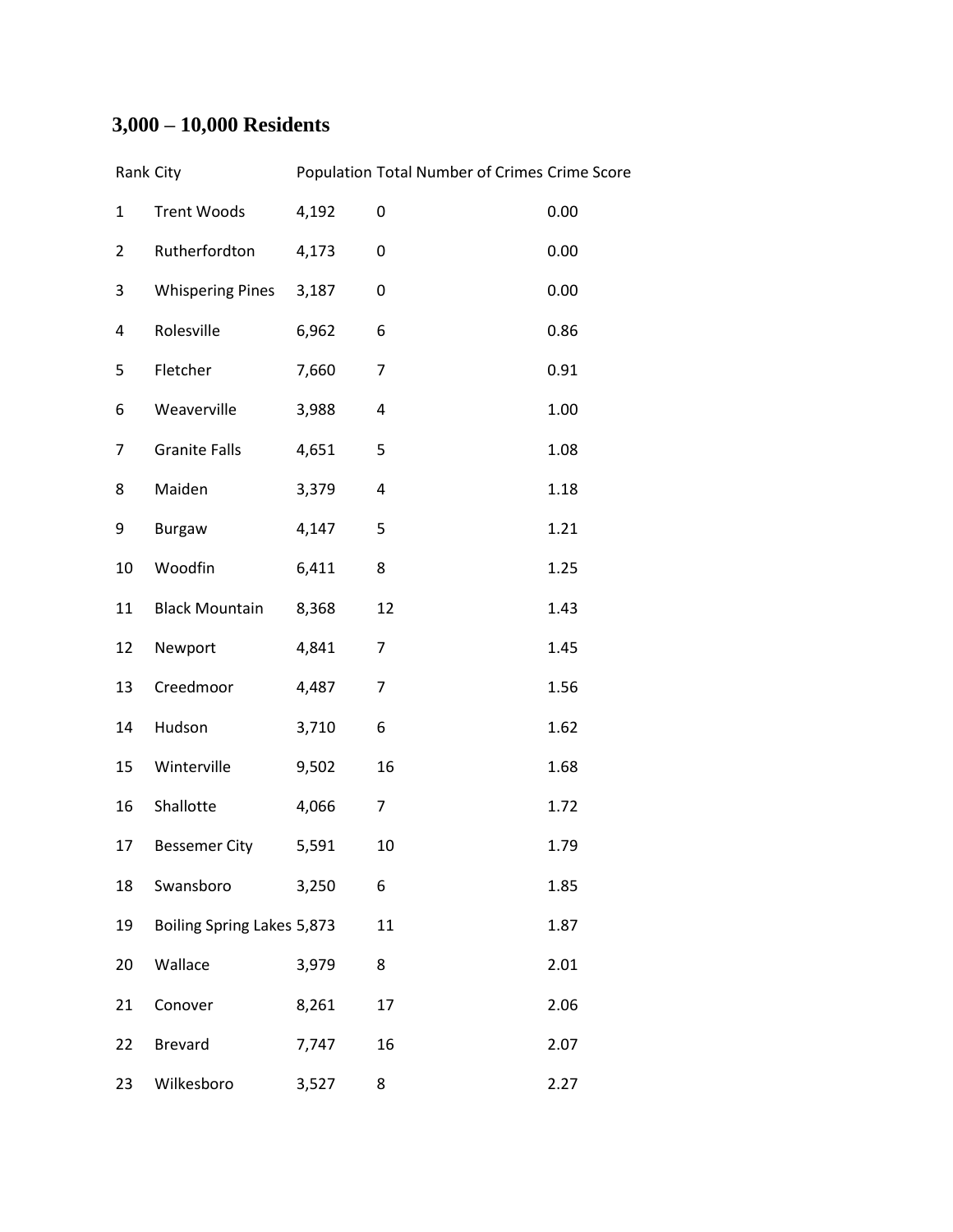| 24 | Gibsonville         | 6,843 | 16 | 2.34 |
|----|---------------------|-------|----|------|
| 25 | <b>Beaufort</b>     | 4,244 | 10 | 2.36 |
| 26 | <b>Emerald Isle</b> | 3,731 | 9  | 2.41 |
| 27 | Wendell             | 6,368 | 16 | 2.51 |
| 28 | Raeford             | 4,907 | 13 | 2.65 |
| 29 | Waynesville         | 9,801 | 26 | 2.65 |
| 30 | Angier              | 5,097 | 14 | 2.75 |
| 31 | Stanley             | 3,712 | 11 | 2.96 |
| 32 | Louisburg           | 3,582 | 11 | 3.07 |
| 33 | Troy                | 3,411 | 11 | 3.22 |
| 34 | Pittsboro           | 4,287 | 14 | 3.27 |
| 35 | Aberdeen            | 7,549 | 25 | 3.31 |
| 36 | Cherryville         | 6,018 | 20 | 3.32 |
| 37 | <b>Butner</b>       | 7,781 | 26 | 3.34 |
| 38 | Randleman           | 4,160 | 14 | 3.37 |
| 39 | Mount Olive         | 4,752 | 16 | 3.37 |
| 40 | Windsor             | 3,819 | 13 | 3.40 |
| 41 | Kitty Hawk          | 3,482 | 12 | 3.45 |
| 42 | King                | 7,091 | 28 | 3.95 |
| 43 | Morehead City       | 9,477 | 38 | 4.01 |
| 44 | Erwin               | 4,730 | 20 | 4.23 |
| 45 | <b>Tabor City</b>   | 3,910 | 17 | 4.35 |
| 46 | Marion              | 7,827 | 35 | 4.47 |
| 47 | Siler City          | 8,498 | 39 | 4.59 |
| 48 | North Wilkesboro    | 4,215 | 22 | 5.22 |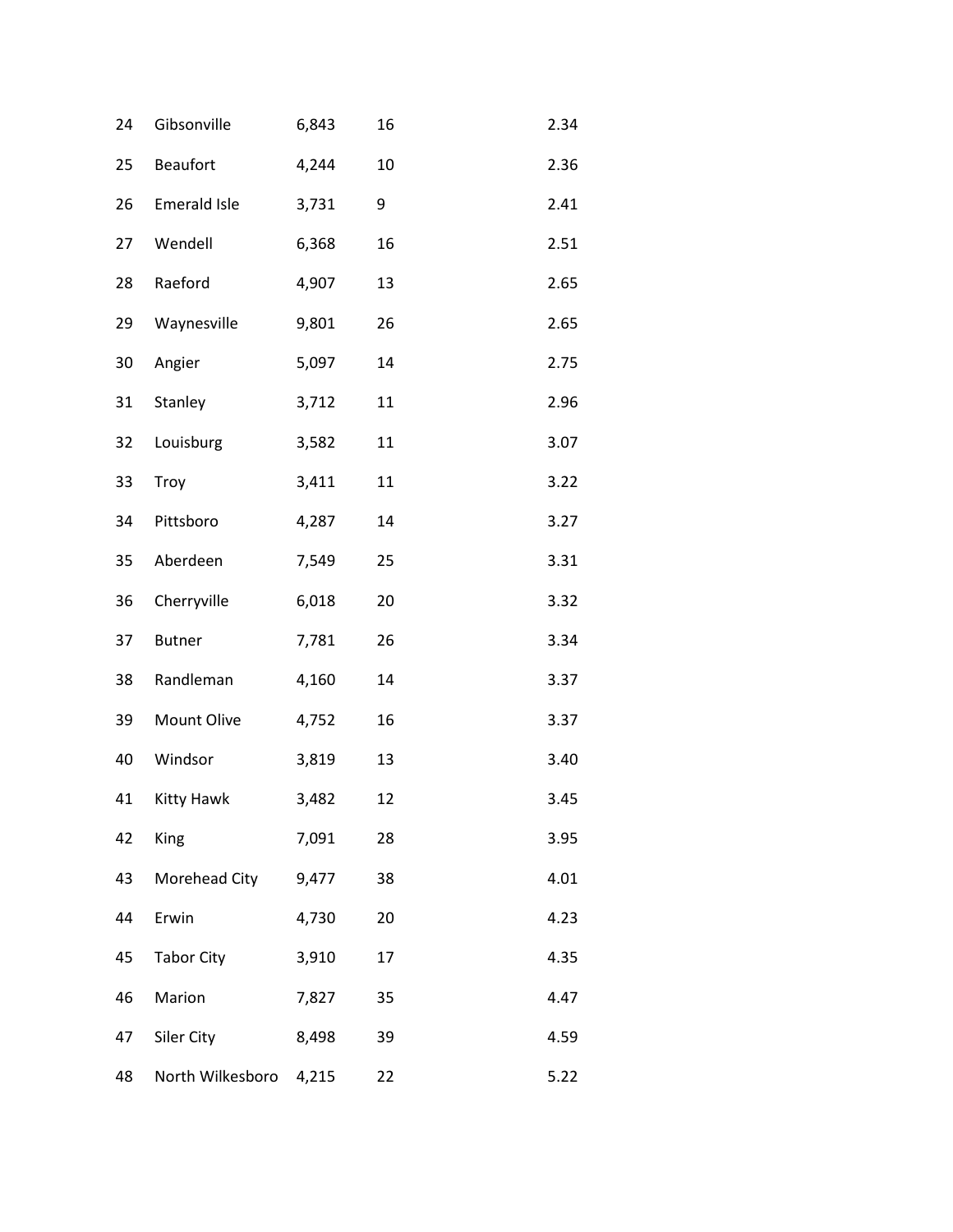| 49 | Rockingham       | 9,155 | 50  | 5.46  |
|----|------------------|-------|-----|-------|
| 50 | Benson           | 3,648 | 20  | 5.48  |
| 51 | Selma            | 6,351 | 36  | 5.67  |
| 52 | Ayden            | 5,078 | 29  | 5.71  |
| 53 | Kill Devil Hills | 7,132 | 41  | 5.75  |
| 54 | Spencer          | 3,296 | 19  | 5.76  |
| 55 | Elkin            | 4,067 | 24  | 5.90  |
| 56 | Clinton          | 8,789 | 52  | 5.92  |
| 57 | Warsaw           | 3,191 | 19  | 5.95  |
| 58 | Pineville        | 8,626 | 53  | 6.14  |
| 59 | Washington       | 9,796 | 66  | 6.74  |
| 60 | Farmville        | 4,776 | 33  | 6.91  |
| 61 | Forest City      | 7,246 | 56  | 7.73  |
| 62 | Hamlet           | 6,430 | 51  | 7.93  |
| 63 | Ahoskie          | 4,883 | 43  | 8.81  |
| 64 | Plymouth         | 3,618 | 34  | 9.40  |
| 65 | Long View        | 4,901 | 47  | 9.59  |
| 66 | Wadesboro        | 5,541 | 62  | 11.19 |
| 67 | Oxford           | 8,794 | 100 | 11.37 |
| 68 | Edenton          | 4,822 | 70  | 14.52 |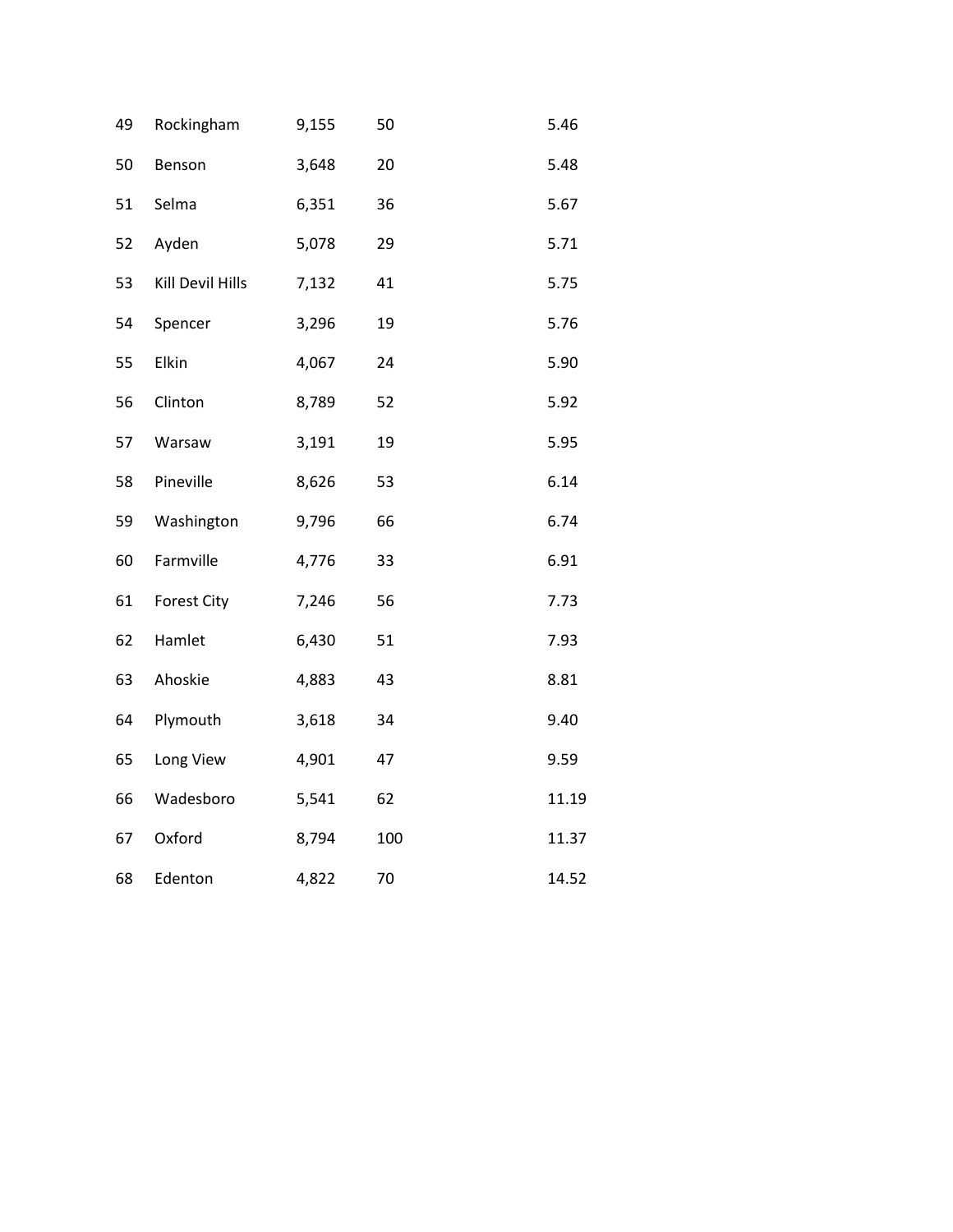## **10,000 – 30,000 Residents**

| Rank City      |                       |        | Population Total Number of Crimes Crime Score |      |
|----------------|-----------------------|--------|-----------------------------------------------|------|
| $\mathbf{1}$   | Elon                  | 10,150 | 3                                             | 0.30 |
| $\overline{2}$ | Pinehurst             | 15,948 | 6                                             | 0.38 |
| 3              | Davidson              | 12,469 | 9                                             | 0.72 |
| 4              | <b>Stallings</b>      | 15,569 | 14                                            | 0.90 |
| 5              | Fuquay-Varina         | 25,249 | 28                                            | 1.11 |
| 6              | Mint Hill             | 26,221 | 36                                            | 1.37 |
| 7              | Leland                | 18,842 | 26                                            | 1.38 |
| 8              | Waxhaw                | 14,367 | 20                                            | 1.39 |
| 9              | Clayton               | 19,968 | 28                                            | 1.40 |
| 10             | Knightdale            | 14,875 | 21                                            | 1.41 |
| 11             | Carrboro              | 21,478 | 35                                            | 1.63 |
| 12             | Kings Mountain 10,785 |        | 20                                            | 1.85 |
| 13             | Mount Holly           | 14,284 | 27                                            | 1.89 |
| 14             | Boone                 | 18,374 | 35                                            | 1.90 |
| 15             | Newton                | 13,049 | 34                                            | 2.61 |
| 16             | Garner                | 28,508 | 86                                            | 3.02 |
| 17             | Lenoir                | 17,822 | 56                                            | 3.14 |
| 18             | Thomasville           | 27,117 | 87                                            | 3.21 |
| 19             | Belmont               | 10,593 | 35                                            | 3.30 |
| 20             | Mebane                | 14,201 | 47                                            | 3.31 |
| 21             | Hendersonville        | 13,954 | 50                                            | 3.58 |
| 22             | <b>Hope Mills</b>     | 16,268 | 63                                            | 3.87 |
| 23             | Asheboro              | 26,230 | 104                                           | 3.96 |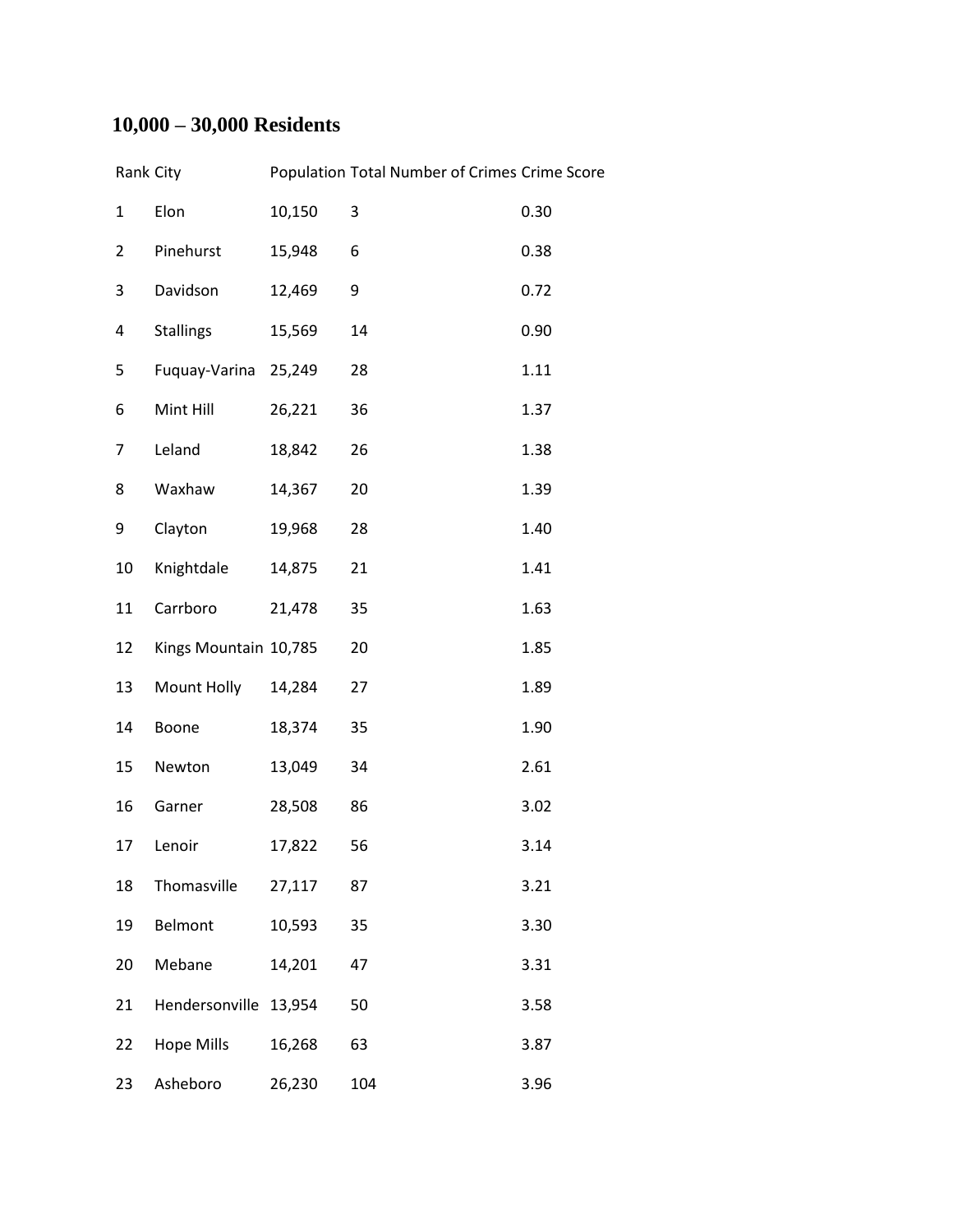| 24 | Kernersville          | 23,943 | 102 | 4.26  |
|----|-----------------------|--------|-----|-------|
| 25 | Mount Airy            | 10,345 | 46  | 4.45  |
| 26 | Southern Pines 13,778 |        | 69  | 5.01  |
| 27 | Graham                | 14,712 | 77  | 5.23  |
| 28 | Eden                  | 15,343 | 81  | 5.28  |
| 29 | Tarboro               | 11,113 | 59  | 5.31  |
| 30 | Shelby                | 20,168 | 123 | 6.10  |
| 31 | Albemarle             | 16,024 | 107 | 6.68  |
| 32 | Roanoke Rapids 15,273 |        | 108 | 7.07  |
| 33 | Elizabeth City        | 17,852 | 127 | 7.11  |
| 34 | Reidsville            | 13,991 | 102 | 7.29  |
| 35 | Henderson             | 15,249 | 160 | 10.49 |
| 36 | Kinston               | 21,268 | 257 | 12.08 |
| 37 | Laurinburg            | 15,423 | 201 | 13.03 |
| 38 | Lumberton             | 21,683 | 393 | 18.12 |